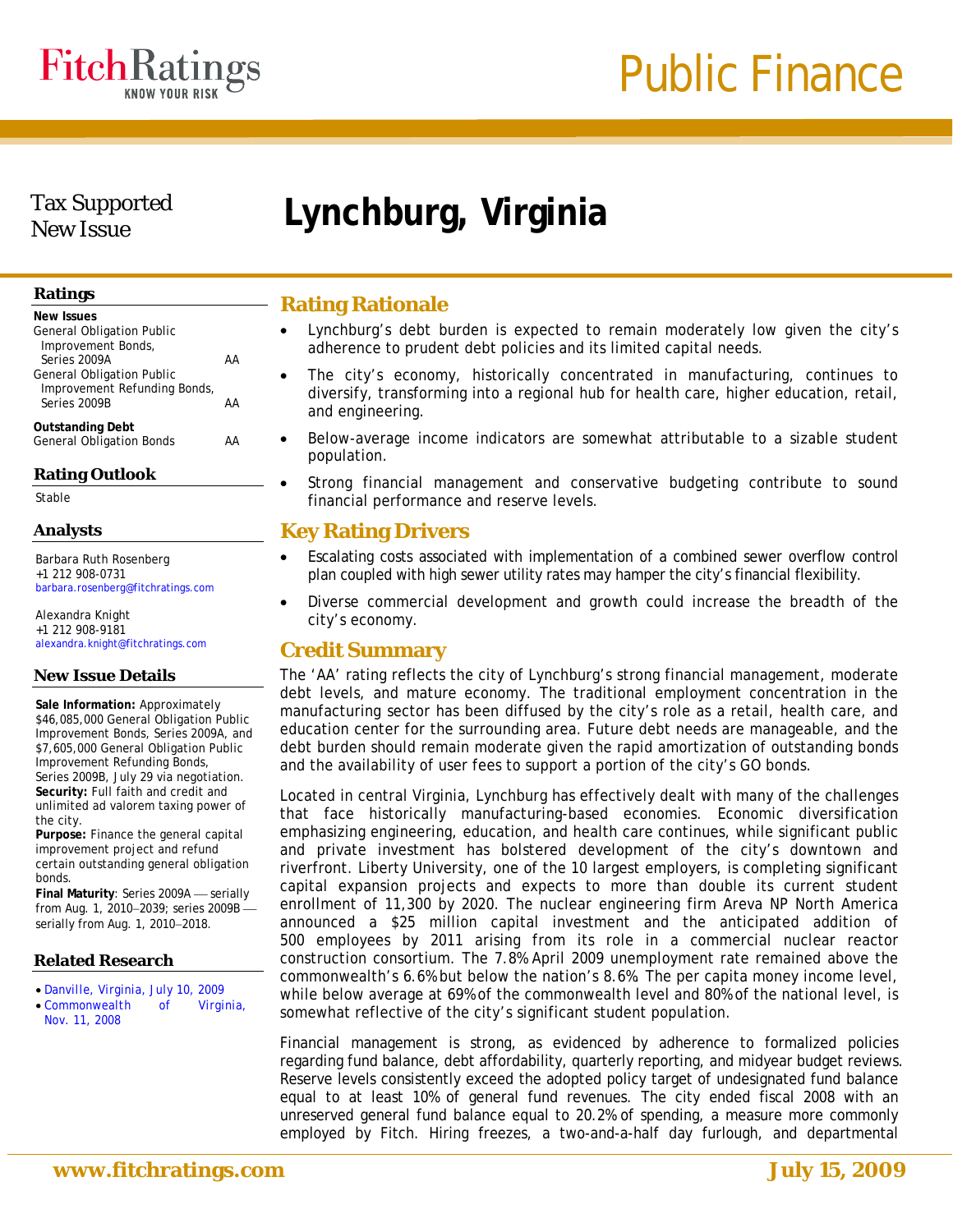

| Rating | Action   | Outlook/<br>Watch | Date   |
|--------|----------|-------------------|--------|
| AA     | Affirmed | Stable            | 7/9/09 |
| AA     | Affirmed | Stable            | 5/2/04 |
| AA     | Assigned |                   | 1/5/93 |

reductions were implemented in fiscal Rating History **1992 is a controlled to projected revenue Debt Statistics Response to projected revenue Debt Statistics** declines, and the city anticipates a general fund balance reduction of \$7.6 million, inclusive of \$5.9 million of pay-as-you-go capital financing. Projected fiscal 2009 year-end results as well as the fiscal 2010 budget are expected to adhere to city reserve policies. City enterprise funds are healthy, aided by steady rate increases. However, the city remains under a special consent order to separate its storm water and sanitary sewer systems, and future sewer utility rate increases are envisioned, keeping them above average for the area.

|  | <b>Debt Statistics</b> |  |  |
|--|------------------------|--|--|
|--|------------------------|--|--|

 $(6000)$ 

| 1.90001                                                                                                                                         |         |
|-------------------------------------------------------------------------------------------------------------------------------------------------|---------|
| This Issue                                                                                                                                      | 53,690  |
| <b>Outstanding Debt</b>                                                                                                                         | 100,708 |
| Direct Debt                                                                                                                                     | 154,398 |
| Overlapping Debt                                                                                                                                | 0       |
| <b>Total Overall Debt</b>                                                                                                                       | 154,398 |
| <b>Debt Ratios</b>                                                                                                                              |         |
| Direct Debt Per Capita (\$) <sup>a</sup>                                                                                                        | 2.127   |
| As % of TAV <sup>b</sup>                                                                                                                        | 2.9     |
| Overall Debt Per Capita (\$) <sup>a</sup>                                                                                                       | 2,127   |
| As % of TAV <sup>b</sup>                                                                                                                        | 2.9     |
| <sup>a</sup> Population: 72,596 (2008 estimate). <sup>b</sup> TAV: \$5,376,559,000<br>(fiscal 2009). Note: Numbers may not add due to rounding. |         |

Overall debt levels are moderately low at \$2,127 per capita and 2.9% of TAV; outstanding debt amortizes at an above-average 62.8% retiring within 10 years. Capital needs outside of the sewer system upgrades are modest due to the low rate of population growth and the presence of an established infrastructure. The \$178 million fiscal years 2010–2014 CIP represents a decrease from previous plans due to the deferment of a large school reconstruction project. About one-half of the CIP relates to the sewer system, which includes compliance with the special consent order regarding combined sewer overflows. GO bonds, revenue bonds, and combined pay-as-you-go capital financing and intergovernmental grants each provide about one-third of CIP funding.

### **General Fund Finacial Summary**

(\$000, Audited Fiscal Years Ended June 30)

|                                            | 2006    | 2007      | 2008      |
|--------------------------------------------|---------|-----------|-----------|
| Taxes                                      | 103,012 | 102,480   | 110,637   |
| License and Permits                        | 1,026   | 887       | 850       |
| <b>Fines and Forfeits</b>                  | 594     | 582       | 587       |
| <b>Charges for Services</b>                | 7,376   | 7,084     | 7,198     |
| Intergovernmental Revenue                  | 30,392  | 31,312    | 33,410    |
| Other Revenue                              | 3,391   | 3,765     | 3,760     |
| <b>Total General Fund Revenue</b>          | 145,791 | 146,110   | 156,442   |
| <b>General Government</b>                  | 13,176  | 14,112    | 14,562    |
| Public Safety                              | 32,782  | 34,640    | 36,704    |
| <b>Public Works</b>                        | 11,802  | 11,566    | 11,258    |
| <b>Health and Social Services</b>          | 16,111  | 16,577    | 18,890    |
| Culture and Recreation                     | 6,927   | 7,287     | 7,692     |
| Educational                                | 29,895  | 30,418    | 32,932    |
| Debt Service                               | 22,746  | 12,497    | 13,153    |
| Other Expenditures                         | 7.386   | 8,217     | 8,359     |
| <b>Total General Fund Expenditures</b>     | 140,825 | 135,314   | 143,550   |
| Net Income                                 | 4,966   | 10,796    | 12,892    |
| Transfers In and Other Sources             | 11,511  | 126       | 4,202     |
| Transfers Out and Other Uses               | 6,179   | 15,241    | 15,306    |
| <b>Net Transfers</b>                       | 5,332   | (15, 115) | (11, 104) |
| Note: Numbers may not add due to rounding. |         |           |           |